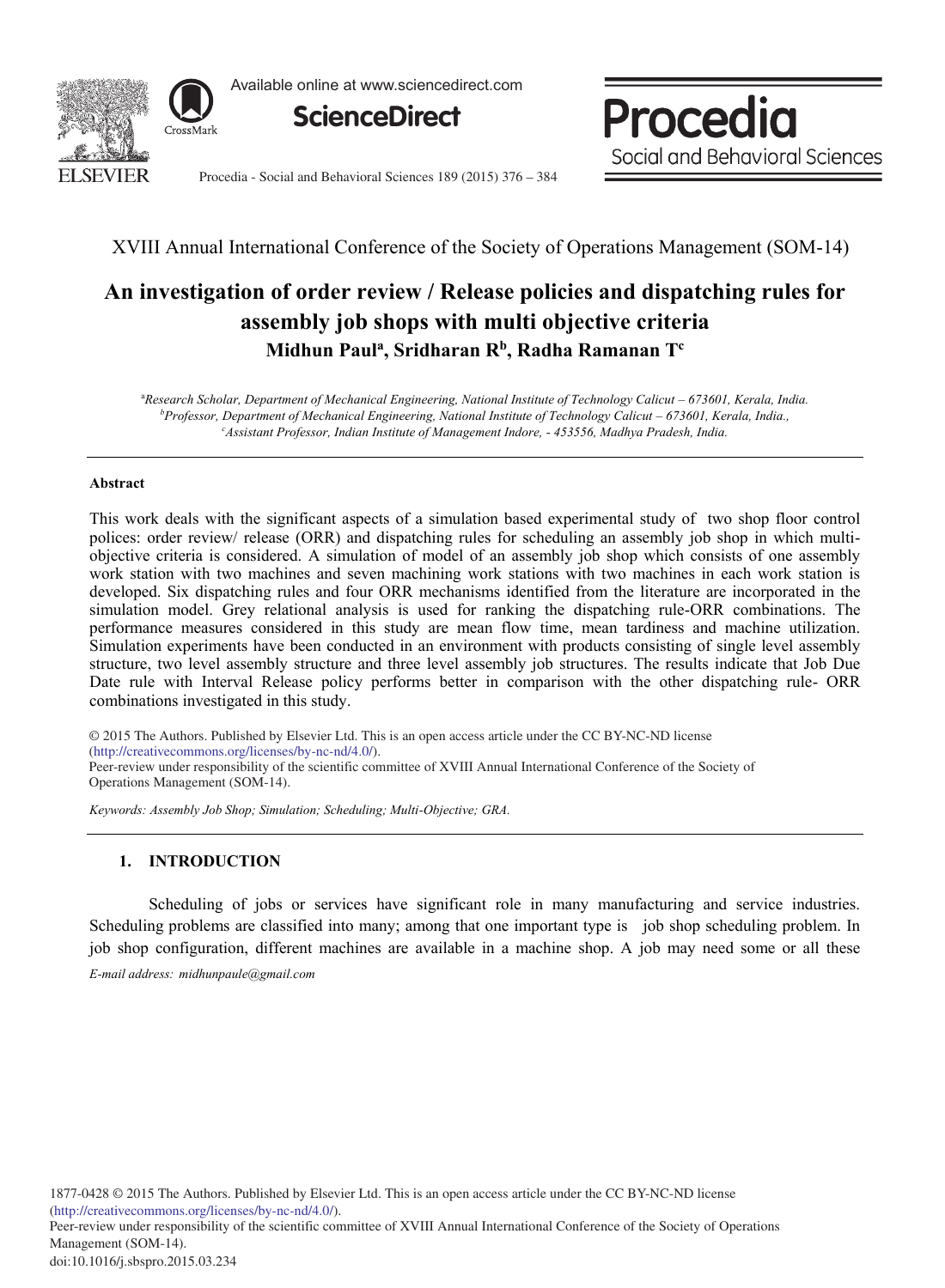machines in a specific sequence according their requirement. The general Job Shop Scheduling (JSS) problem is a strong NP-hard problem (Rinnoy et. al 1979) and very difficult to solve computationally. In the literature, it is found that most of the studies focused only on conventional job shop system which processes string type jobs only. However, Scheduling assembly job shop which have serial, assembly operations and multi-level jobs is relatively less investigated (Pereira, 2011).

According to Wong (2009), assembly job shop scheduling problems (AJSSP) are classified two types, first type allowing machining to root components only and second type allowing machining to not only root components but also assembly components. A number of solution techniques to handle the AJSSP have been developed over the years. The solution techniques include dispatching rules, constructive heuristics and meta-heuristics. Hence, almost all the studies on AJSSP focusing only on single objective optimization. No significant research has been reported in the area of scheduling of an assembly job shop with multi-objective criteria.

While using dispatching rules alone, jobs continuously arrive to the shop floor without any review. This situation can cause increase of work-in- process inventory, increase of congestion, decrease of flexibility and increase of lead time. For overcoming this drawback, Order review/release (ORR) policy is another shop floor control method used in the present study along with dispatching rule. By controlling the flow of production orders, namely, timing of arrival and number of units of the job to the shop floor, ORR improves the system performance. Based on the usage of machine load information, ORR policies are classified into two types: 1) Policies that do not consider load information. 2) Policies that consider load information. Both the types of ORR policies are used in the present study.

Grey Relational Analysis (GRA) is one of the techniques used to solve multi-attribute decision making problems (Fung 2003, Kuo et al. 2008). The first step of GRA analysis involves translating each performance measure in a comparable manner. This solution is called comparability sequence. This comparability sequence is used for defining a reference sequence. The next step is to determine grey relational coefficient. Finally, a grey relational grade between the reference sequence and every comparability sequence is calculated based on the grey relational coefficients. The comparability sequence which has the highest grey relational grade between the reference sequence and itself is the best choice and the alternative associated with this comparability sequence is the best alternative.

This work proposes a model for multi-objective scheduling of an assembly job shop using a combination of priority dispatching rules and ORR mechanisms. The assembly job shop consists of one assembly work station with two machines and seven machining work stations with two machines in each work station. A simulation of model of the shop is developed using the simulation software, Arena (version 14.0). Six dispatching rules for scheduling jobs and four ORR mechanisms for shop control identified from the literature are incorporated in the simulation model. Grey Relational Analysis is used for ranking the dispatching rule-ORR combinations. The performance of the shop is evaluated using the measures such as mean tardiness, mean flow time and machine utilization. The remaining sections of the paper are organized in the following manner:

Section 2 describes the details of the configuration of the assembly job shop production system considered in the present study. Section 3 provides the results and analysis. Conclusions are presented in section 4.

#### **2. ASSEMBLY JOB SHOP SYSTEM CONFIGURATION**

The assembly job shop system configuration considered in the present simulation study is similar to that considered by Natarajan et al. (2007). The system configuration includes shop floor settings, due dates of different products, assembly level of structure of different products, simulation settings and performance measures selected for the study.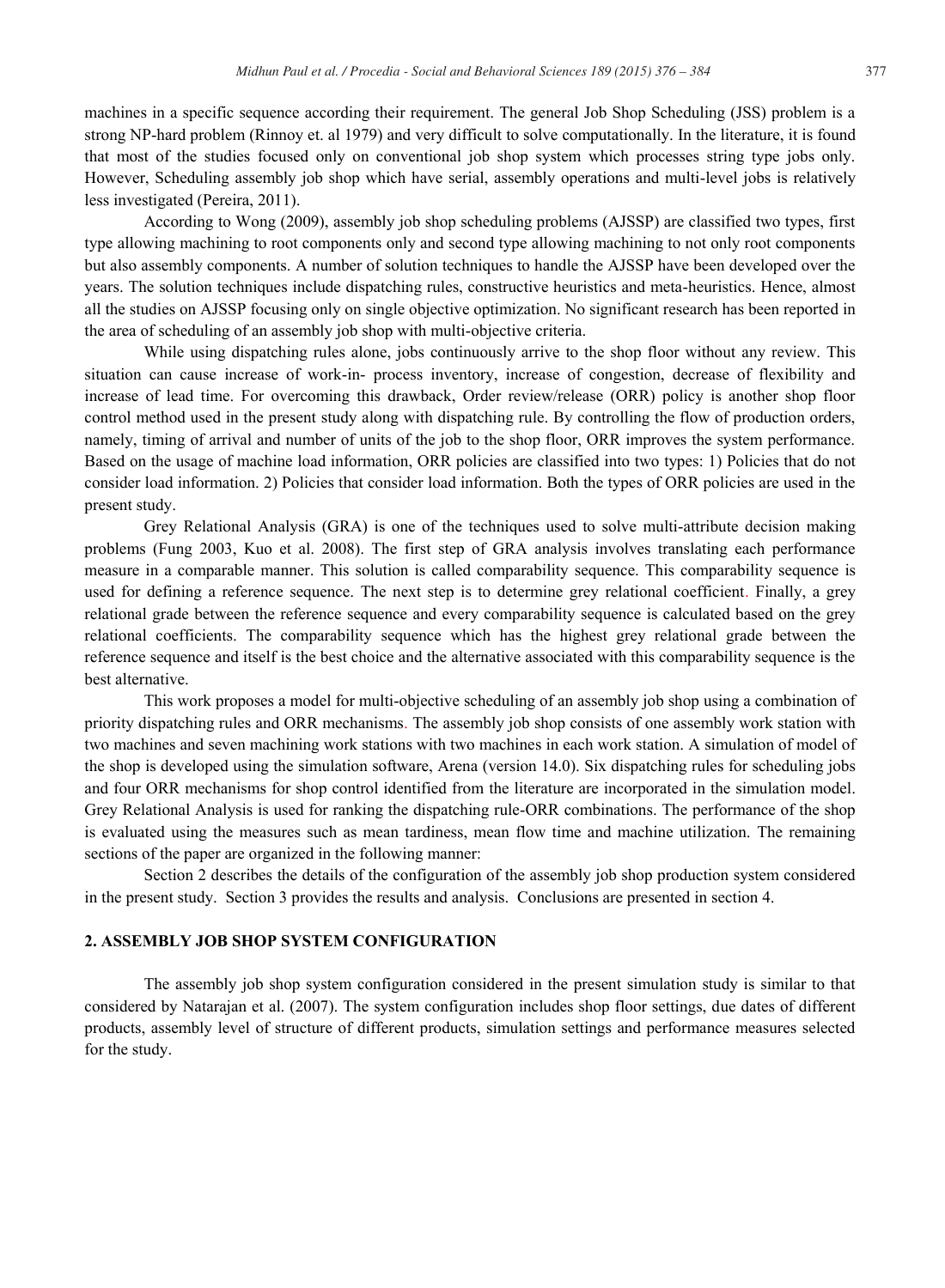### **2.1 Assumptions made**

The assumptions made in this study are listed hereunder:

- Each machine can perform only one operation at a time.
- Preemption of jobs is not allowed.
- Precedence relationship between operations should be followed.
- In a given level of assembly, a job visits a machine only once.
- There are no alternative routes for jobs.
- Due date and job structure of each product are known in advance.
- Flow time includes processing time and waiting time only; setup, transport and loading times are assumed to be negligible.
- Machines are continuously available, i.e., there are no breakdowns.

#### *2.2 Assembly Job-Shop Simulation Model*

The simulated shop floor consists of two divisions, a machining shop and an assembly shop. The machining shop consists of seven work centers with two machines in each work center. The assembly shop consists of two machines. Assembly starts only after all machining operations of an item are completed. Job arrivals at the system follow Poisson distribution. Each machining work center for processing has the same probability of being chosen since routing is generating randomly.

The processing times and the assembly operation times follow uniform distribution in the range 1-20 and 5- 20 respectively. The number of operations for each item or subassembly follows uniform distribution in the range 2- 7. Simulation runs are conducted at 90% system utilization level. By varying the mean job arrival rate, different utilization levels can be obtained. In the present study, Poisson process with a mean job arrival rate of 3.10 units per hour that produces a system utilization rate of 90% is used. The due-date of an arriving job i is determined by Adam

et al (1993) using its critical path length (li), the allowance factor (c) and job arrival time (ti), i.e.,  $d_i = t_i + c \times l_i$ . The allowance factor considered in all problems is 1.5.

Three types of product structure are used in this study:

- Single level assembly structure with one level of assembly
- Two level assembly structure with two levels of assembly
- Three level assembly structure with three levels of assembly

#### *2.3 Simulation Settings*

The simulation settings are fixed as follows:

- $\bullet$  Run length: 1000 job completions
- Number of replications: 20
- Warm up period: the first 250 jobs (jobs numbering from 251 to 1250 are considered for computation of performance)

The simulation model has been developed using Arena simulation software (version 14.0) on a PC with Intel® Core(TM) i3–2350 CPU @ 2.30GHZ and 4 GB RAM.

## *2.4 Dispatching Rules*

The following dispatching rules are considered in this study: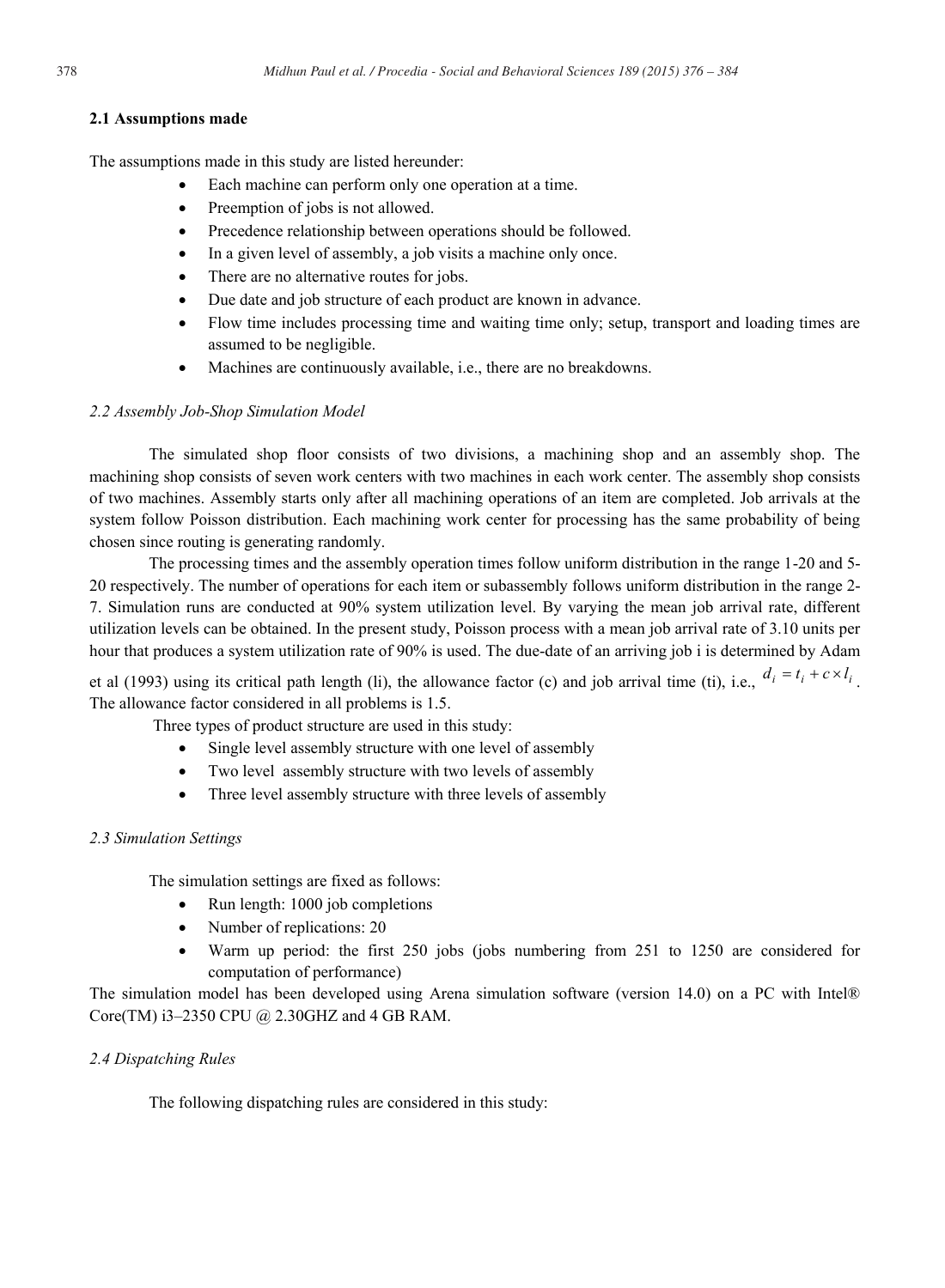- FCFS (First Come First Serviced)
- FASFS (First Arrival into System First Serviced)
- x SPT (Shortest Processing Time)
- x JDD (Job Due Date): Products with the earliest due date will be processed first.
- ECT (Earliest Completion Time): Products with the earliest completion time will be processed first
- LF-ECT (Latest Finish time-Earliest Completion Time): The item/subassembly having minimum value of LFij is chosen for loading among the waiting items/subassemblies at the machine.

## *2.5 Order Review/Release policies*

The following ORR mechanisms reported in the literature have been used in the experiments.

- Immediate Release (IMM)
- $\bullet$  Interval Release (IR)
- $\bullet$  Backward Infinite Loading (BIL)
- $\bullet$  Maximum load (MXL)

## **3. RESULTS AND DISCUSSION**

The performance of the six dispatching rule-four ORR techniques under comparison is evaluated with respect to three performance measures. Mean flow time is defined as the average time; a job spends in the system. Mean tardiness is the average tardiness of all jobs completed, where tardiness of a product is the difference between completion time and due date of that product. Machine utilization denotes the overall utilization of the machines in the system.

Table 1 gives the results for mean flow time, mean tardiness and machine utilization obtained from the simulation study.

| Sl. No.        | Dispatching rule-<br>ORR combination | Mean Flow<br>time | Mean Tardiness | Machine<br>Utilization<br>$(\%)$ |  |
|----------------|--------------------------------------|-------------------|----------------|----------------------------------|--|
| 1              | <b>ECT-IMM</b>                       | 309.19            | 115.47         | 83.75                            |  |
| $\overline{2}$ | <b>FASFS-IMM</b>                     | 309.86            | 115.48         | 83.74                            |  |
| 3              | <b>FIFO-IMM</b>                      | 537.22            | 201.76         | 81.70                            |  |
| 4              | <b>JDD-IMM</b>                       | 308.92            | 115.36         | 83.75                            |  |
| 5              | LF ECT-IMM                           | 309.81            | 115.51         | 83.74                            |  |
| 6              | <b>SPT-IMM</b>                       | 353.37            | 150.16         | 80.86                            |  |
| 7              | ECT-IR                               | 265.81            | 103.86         | 82.56                            |  |
| 8              | <b>FASFS-IR</b>                      | 274.45            | 89.17          | 82.54                            |  |

Table 1 Performance of dispatching rule-ORR combination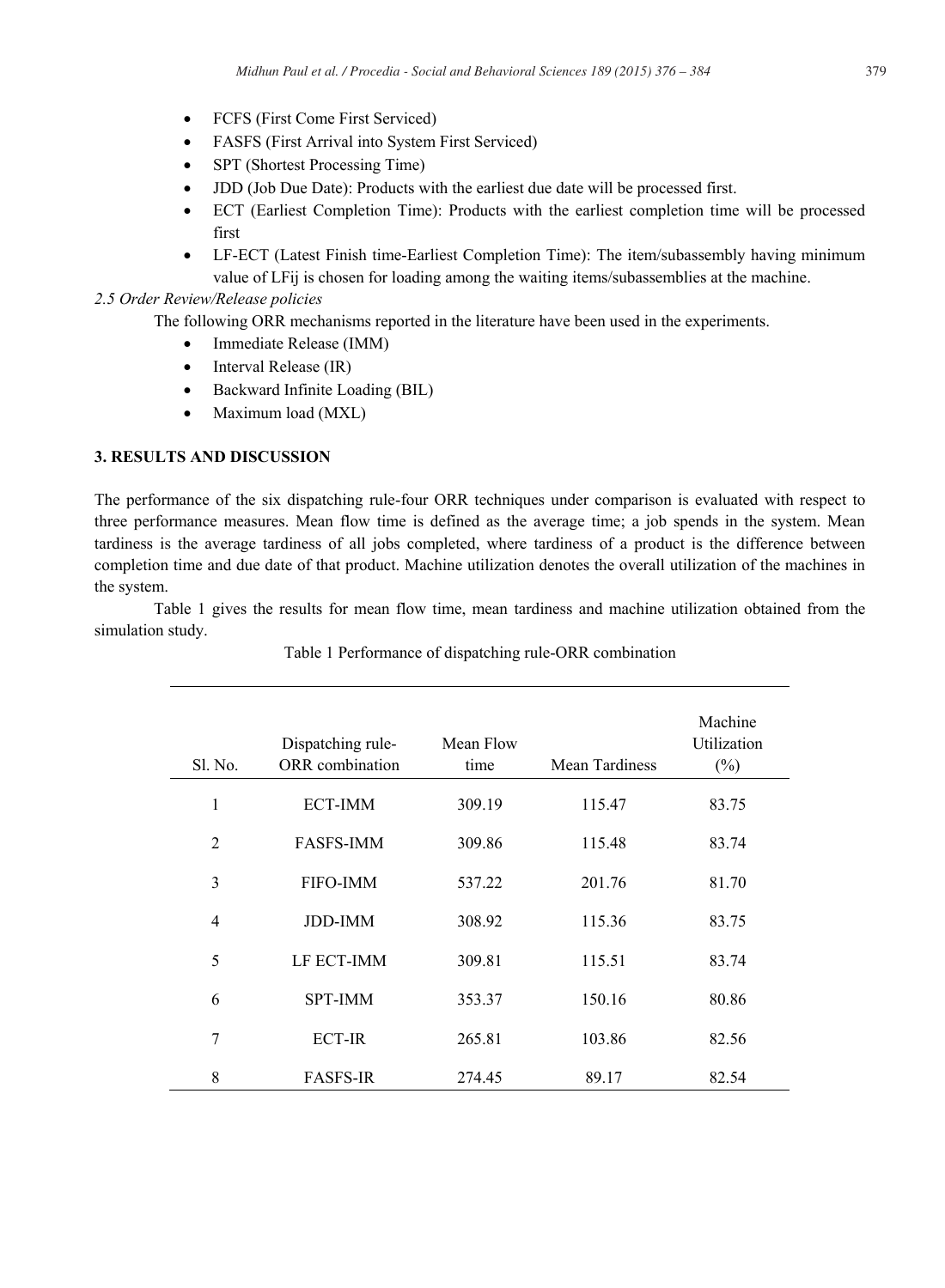| 9  | <b>FIFO-IR</b>   | 611.26 | 197.28  | 81.67 |
|----|------------------|--------|---------|-------|
| 10 | <b>JDD-IR</b>    | 268.15 | 86.48   | 82.57 |
| 11 | LF ECT-IR        | 265.99 | 103.77  | 82.55 |
| 12 | <b>SPT-IR</b>    | 360.76 | 102.96  | 80.71 |
| 13 | <b>ECT-BIL</b>   | 295.30 | 111.04  | 83.53 |
| 14 | <b>FASFS-BIL</b> | 295.96 | 110.84  | 83.53 |
| 15 | <b>FIFO-BIL</b>  | 536.24 | 200.94  | 81.71 |
| 16 | <b>JDD-BIL</b>   | 294.87 | 110.63  | 83.53 |
| 17 | LF ECT-BIL       | 294.85 | 110.73  | 83.53 |
| 18 | <b>SPT-BIL</b>   | 354.58 | 151.16  | 80.81 |
| 19 | <b>ECT-MXL</b>   | 298.04 | 107.37  | 81.99 |
| 20 | <b>FASFS-MXL</b> | 298.60 | 107.27  | 81.99 |
| 21 | FIFO-MXL         | 496.09 | 185.580 | 80.88 |
| 22 | <b>JDD-MXL</b>   | 297.53 | 107.37  | 82.00 |
| 23 | LF ECT-MXL       | 298.09 | 107.37  | 81.98 |
| 24 | <b>SPT-MXL</b>   | 341.89 | 147.85  | 80.81 |

The above results are presented in graphical format in Figure 1, 2 and 3.

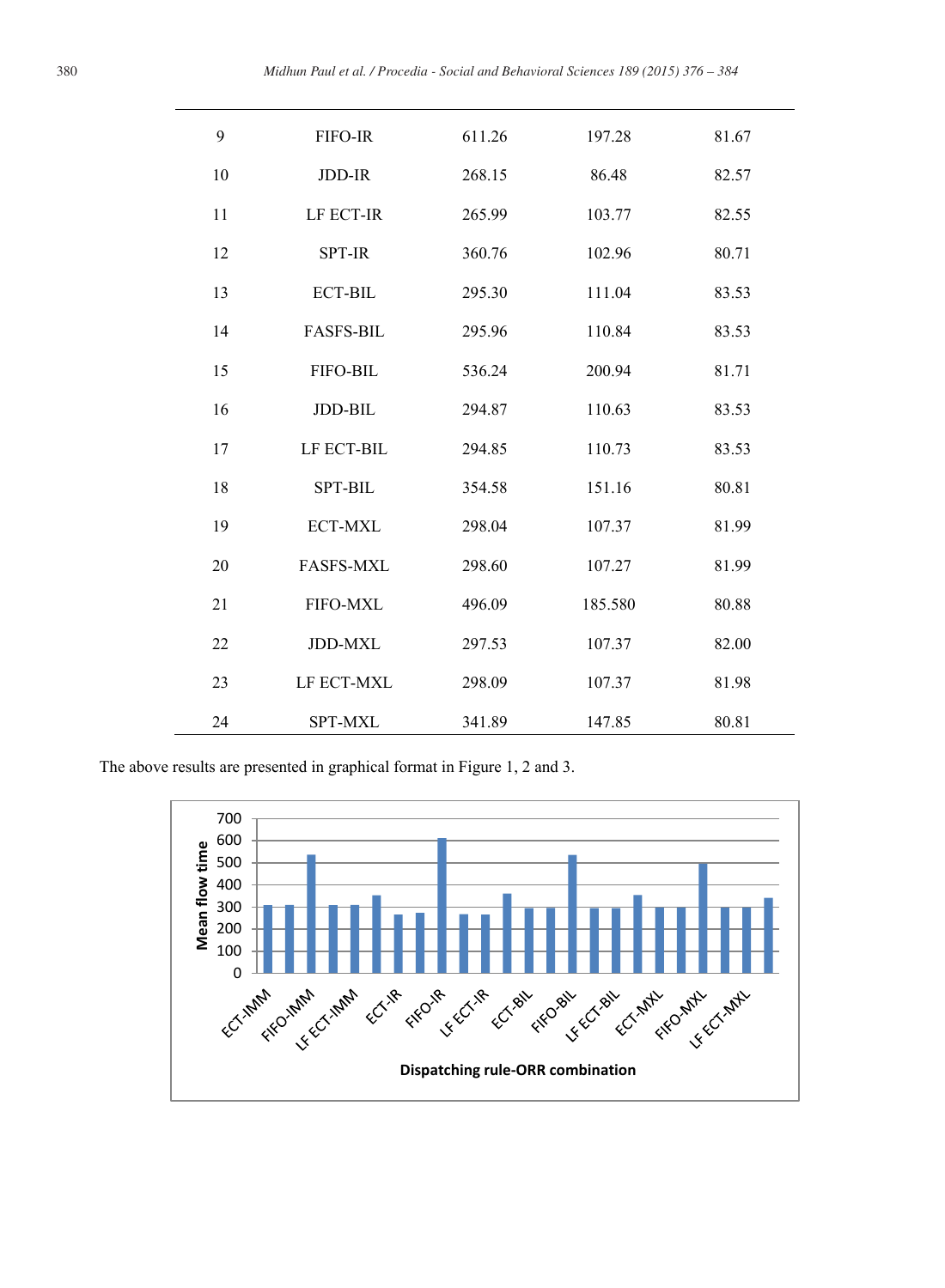

Figure 1: Mean flow time for dispatching rule-ORR combination





Figure 3- Machine utilization for dispatching rule-ORR combination

When the performance measures are considered as single objectives, FIFO with ORR techniques gives worst result in terms of mean flow time and mean tardiness, but for the machine utilization measure, all dispatching rules have almost similar performance.

To determine best performing rule-ORR combination in terms of the three objectives taken together, Grey Relational Analysis (GRA) is used.

3.1 Results obtained using Grey Relational Analysis The steps involved in GRA analysis are as follows:

- Grey relation generation
- Grey relational coefficient calculation Grey relational grade calculation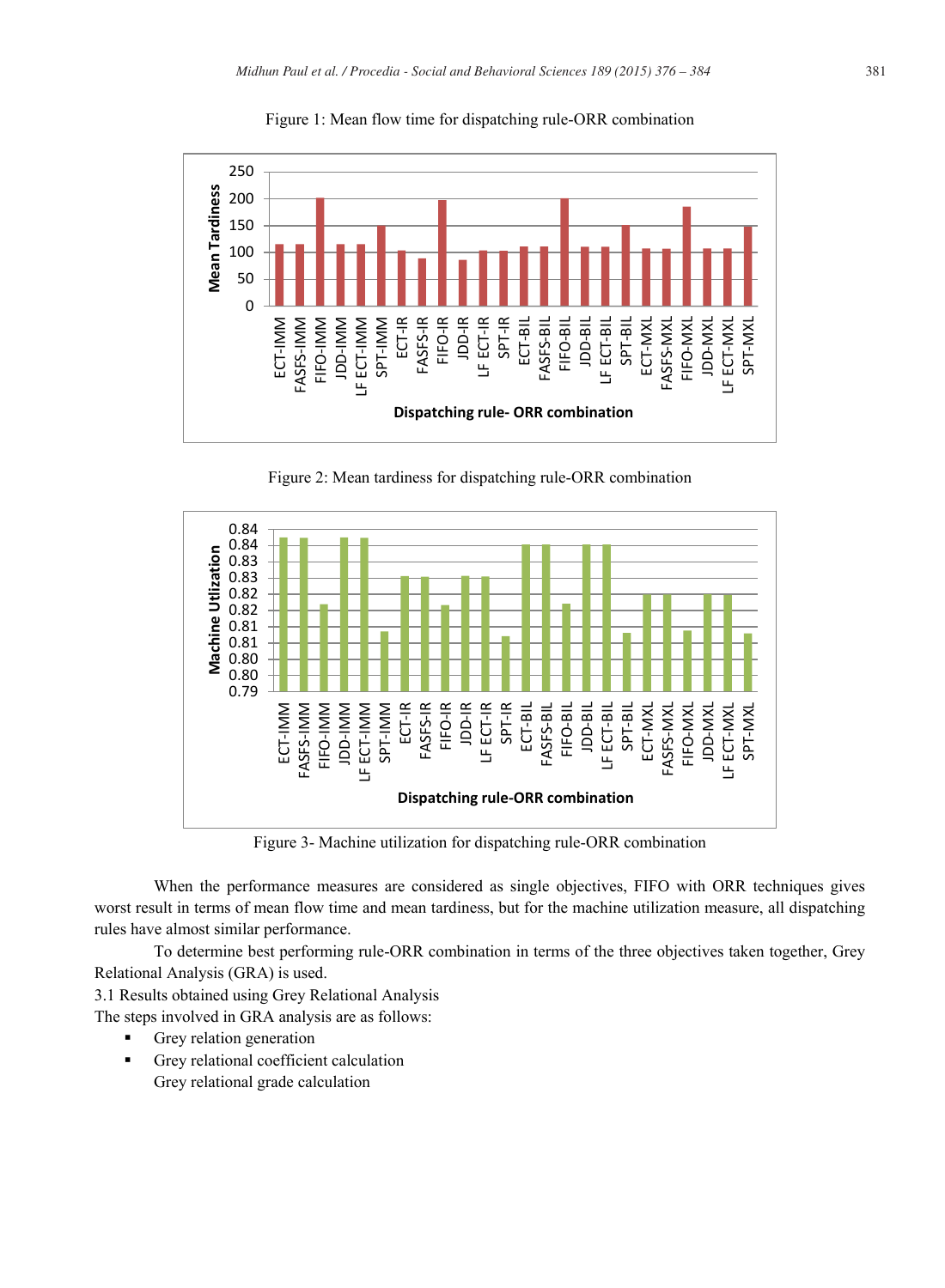The weights of the three performance attributes considered in this study are set to be equal all. i.e., 1/3. Table 2 shows the ranking of dispatching rule-ORR combinations based on GRA. Ranks are obtained using grey relational grade. The combination that has the maximum value of the grey relational grade is ranked as the best. From the results shown in Table 2, it is evident that JDD-IRR combination emerges as the best dispatching rule-ORR mechanism in the present study.

| Dispatching rule-ORR combination | Rank           |
|----------------------------------|----------------|
| <b>JDD-IR</b>                    | $\mathbf{1}$   |
| <b>FASFS-IR</b>                  | $\overline{c}$ |
| <b>JDD-IMM</b>                   | 3              |
| <b>FASFS-IMM</b>                 | $\overline{4}$ |
| LF ECT-IMM                       | 5              |
| <b>JDD-BIL</b>                   | 6              |
| LF ECT-BIL                       | 7              |
| <b>ECT-BIL</b>                   | 8              |
| <b>FASFS-BIL</b>                 | 9              |
| <b>ECT-IR</b>                    | 10             |
| LF ECT-IR                        | 11             |
| <b>JDD-MXL</b>                   | 12             |
| ECT-IMM                          | 13             |
| <b>ECT-MXL</b>                   | 14             |
| <b>FASFS-MXL</b>                 | 15             |
| LF ECT-MXL                       | 16             |
| <b>SPT-IR</b>                    | 17             |
| SPT-MXL                          | 18             |
| SPT-IMM                          | 19             |
| <b>SPT-BIL</b>                   | 20             |
| FIFO-MXL                         | 21             |
| <b>FIFO-BIL</b>                  | 22             |
| FIFO-IMM                         | 23             |
| <b>FIFO-IR</b>                   | 24             |

Table 2 Ranking obtained using GRA

#### **5. CONCLUSION**

In this research, six existing dispatching rules and four order review/release techniques have been experimented in scheduling an assembly job shop with respect to multi-objective criteria. Mean flow, mean tardiness and machine utilization are used as the performance measures. The Job due date rule with interval release policy is found to be the best performing combination among dispatching rule-ORR mechanisms investigated in this simulation study. Selection of the best alternative while considering multiple performance attributes is very important in manufacturing environments. This research demonstrates the application of gray relational analysis for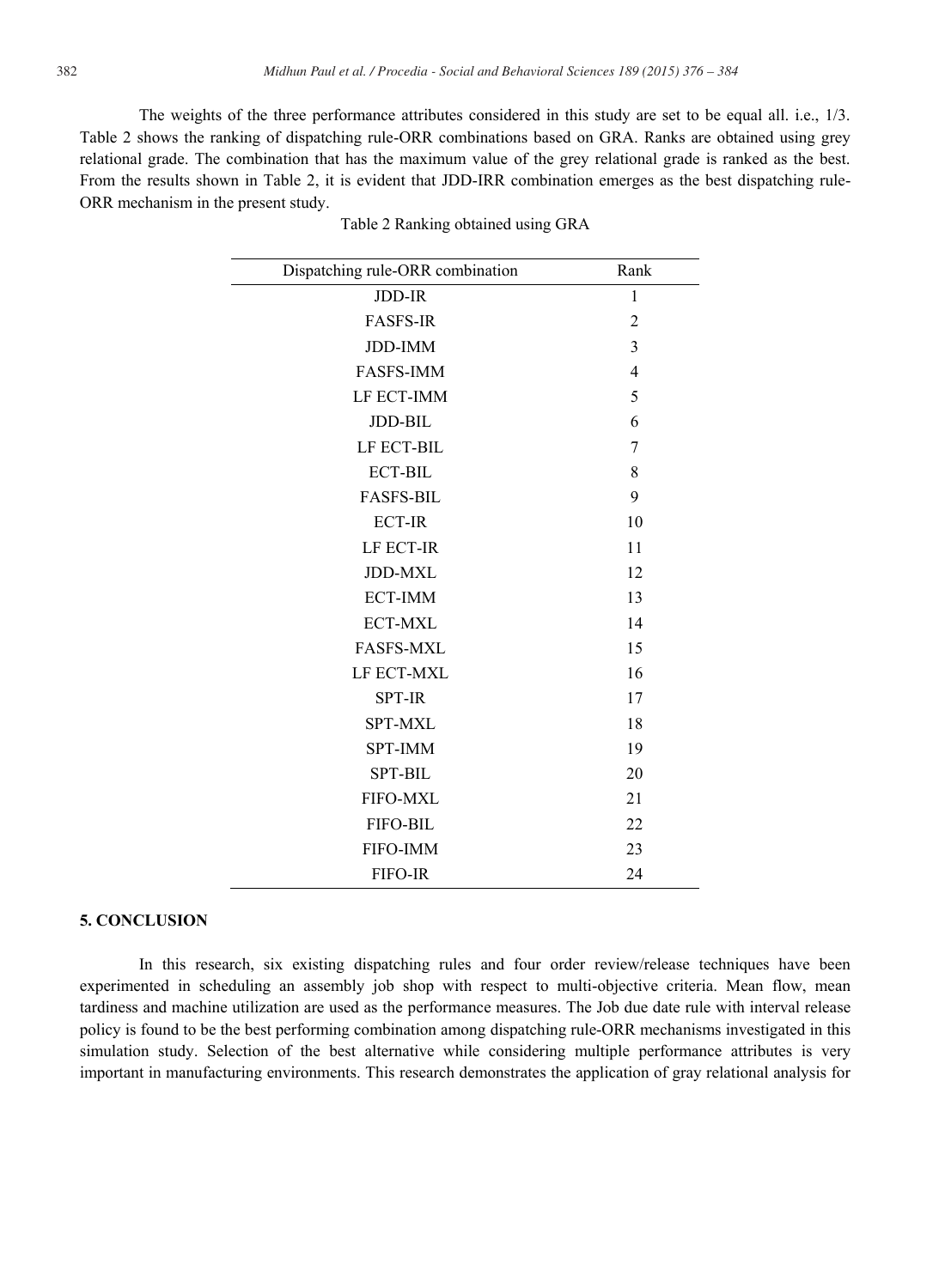solving the multi objective decision making problem. In this study, all the performance measures are assigned equal weight; however, weights can be varied depending upon the requirements of a given situation. In the simulation experiments, three levels of product structures are considered. Further experimentation can be carried out with more levels of product structure.

#### **References**

Adam, N. R., Bertrand, J. W. M., Morehead, D. C., & Surkis, J. (1993). "Due-date assignment procedures with dynamically updated coefficients for multi-level assembly job shops". *European Journal of Operational Research*, 68, 212–227.

Baker, C.T and Dzielinski, B.P, (1960). "Simulation of a simplified job shop" .*Management science*, 6(3).

Chan, F. T. S., T. C. Wong and L.Y. Chan. (2008)."An evolutionary algorithm for assembly job shops with part sharing "*Computers& Industrial Engineering* .1-11.

Deng, J. (1982). "Control problems of grey systems". *Systems and Control Letters*, 1, 288–294.

Doctor, S., T. Cavalier, and P. Egbelu.(1993). "Scheduling for machining and assembly in a job-shop environment." *International Journal of Production Research* 31(6): 1275-1297.

Fung, C. P.(2003). "Manufacturing process optimization for wear property of fiber-reinforced polybutylene terephthalate composites with grey relational analysis". *Wear ,*254, 298–306.

Fry, T.D., Oliff,M.D.,Minor,E.D., and Leong,G.K.(1989). "Effects of product structure and sequencing rules on assembly shop performance*",International Journal of Production Research* ,27(4),671-686.

Gamal M. Nawara & Wael S. Hassanein.(2013). "Solving the Job-Shop Scheduling Problem by Arena Simulation Software", *International Journal of Engineering Innovation & Research,* Volume 2, Issue 2, ISSN: 2277 – 5668

Hicks, C.,and P, Pongcharoen (2006). "Dispatching rules for production scheduling in the capital goods industry", *International Journal of Production Economics* 104 154–163.

Kim, J. and Y. Kim (1996). "Simulated annealing and genetic algorithms for scheduling products with multi-level product structure." *Computers and Operations Research* 23 (9): 857-868.

Kuo, Y., Yang, T. and Huang, G.W. (2008) "The use of grey relational analysis in solving multiple attribute decision-making problems". *Computers & Industrial Engineering*, 55, 80–93.

Lu,H.L., Huang,G.Q., and Yang, H.D. (2011)."Integrating order review/release and dispatching rules for assembly job shop scheduling using a simulation approach", *International Journal of Production Research* ,49(3): 647-669.

Pereira and M.C, Santro (2011). "An integrative heuristic method for detailed operations scheduling in assembly job shop systems", *International Journal of Production Research* , Vol. 49, No. 20, 15 6089–6105.

Maxwell, W. and M. Mehra (1968). "Multiple-factor rules for sequencing with assembly constraints." Naval Research Logistics Quarterly 15(2): 241–254.

Mohanasundaram, K. M., Natarajan, K., Viswanathkumar, G Radhakrishnan, P., and Rajendran, C (2002)."Scheduling rules for dynamic shops that manufacture multi-level jobs", *Computers and Industrial Engineering*, 44 (1), 119-131.

Natarajan, K., K. Mohanasundaram, B. Babu, S. Suresh, K. Raj and C. Rajendran (2007). "Performance evaluation of priority dispatching rules in multi-level assembly job shops with jobs having weights for flowtime and tardiness." *The International Journal of Advanced Manufacturing Technology* .31(7): 751-761.

Pathumnakul, S. and P. J. Egbelu (2006). "An algorithm for minimizing weighted earliness penalty in assembly job shops*." International Journal of Production Economics* . 103 (1): 230-245.

Pereira and M.C, Santro (2011). "An integrative heuristic method for detailed operations scheduling in assembly job shop systems", International Journal of Production Research, Vol. 49, No. 20, 15 6089–6105

Philipoom, P., R. Russell, and T. Fry ( 1991). "A preliminary investigation of multi-attribute based sequencing rules for assembly shops." *International Journal of Production Research* . 29(4): 739-753.

Pongcharoen, P., Hicks, C.and Braiden, P. M. ( 2004). "The development of genetic algorithms for the finite capacity scheduling of complex products, with multiple levels of product structure*". European Journal of Operational Research* (2004).*,* 152 (1): 215-225.

Reeja, M. and C. Rajendran (2000). "Dispatching rules for scheduling in assembly job shops-Part 1*." International Journal of Production Research*. 38(9): 2051-2066.

Rinnooy Kan, A.H.G. (1976). "Machine Scheduling Problems:Classification", Complexity and Computations, *Nijhoff*, The Hague